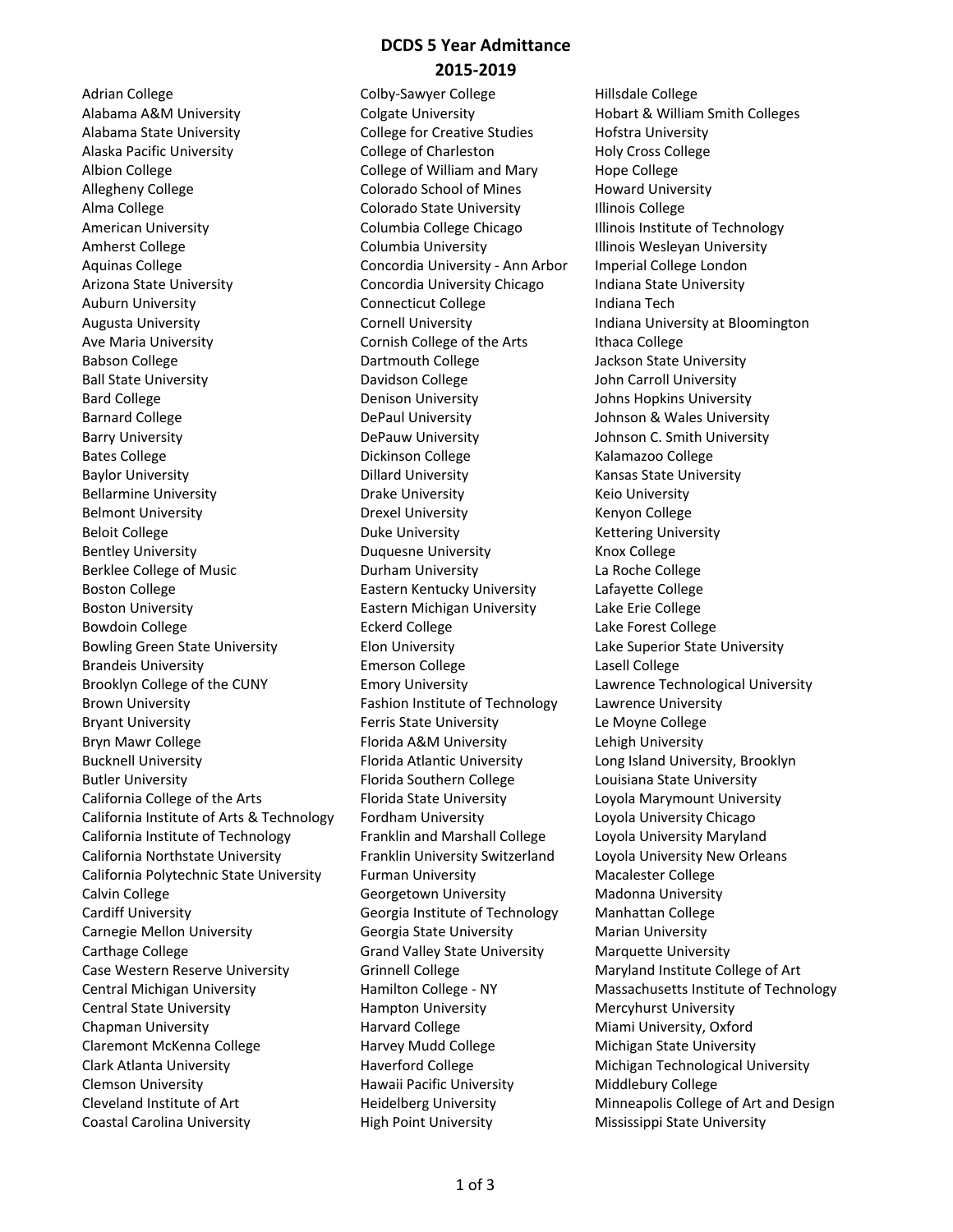## **DCDS 5 Year Admittance 2015‐2019**

Molloy College **Rutgers University-New Brunswick** Montclair State University **Rutgers University-Newark** Morehead State University **Saginaw Valley State University** Morehouse College Saint Joseph's University Morgan State University **Saint Louis University** Muhlenberg College Saint Mary's College New College of Florida San Diego State University New Mexico State University San Francisco Conservatory of Music New York University **Sarah Lawrence College** North Carolina A&T State University Savannah College of Art and Design North Carolina State University School of the Art Institute of Chicago North Central College School of Visual Arts North Park University **Scripps College** Scripps College Northeastern University **Seton Hall University** Northern Illinois University Sewanee: The University of the South Northern Michigan University Siena College Northwest Missouri State University Slippery Rock University of Pennsylvania Northwestern University **Smith College** Northwood University **Southeastern University** Norwich University **Norwich University** Southern Methodist University Nova Southeastern University Spelman College NYU Shanghai Spring Arbor University Oakland University **St. Bonaventure University** Oberlin College St. Francis College Occidental College The St. Lawrence University Ohio University **St. Olaf College** Ohio Wesleyan University **Stanford University** Olivet College The State University of New York at Albany Oxford Brookes University State University of New York at New Paltz Oxford College of Emory University Stetson University Pace University **National Stony Brook University** Parsons The New School for Design SUNY Albany Pennsylvania State University **Swarthmore College** Pepperdine University **Syracuse University** Pitzer College Temple University Prairie View A&M University Tennessee State University Pratt Institute Texas A&M University Princeton University **Texas Christian University** Providence College Texas State University Purdue University The American University of Paris Regis University **The College of Wooster** Rensselaer Polytechnic Institute The Culinary Institute of America Rhode Island School of Design The George Washington University Rhodes College The Hill Academy Rice University The Hotchkiss School Richmond The American Int. Univ.‐London The New School ‐ All Divisions Rider University The Ohio State University Ringling College of Art and Design The University of Akron Ripon College The University of Alabama Rochester Institute of Technology The University of Arizona Rollins College The University of Findlay Rose-Hulman Institute of Technology The University of Georgia Royal Holloway, University of London The University of Iowa Royal Military College of Canada The University of North Carolina at Chapel Hill Rutgers University - Camden The University of Oklahoma